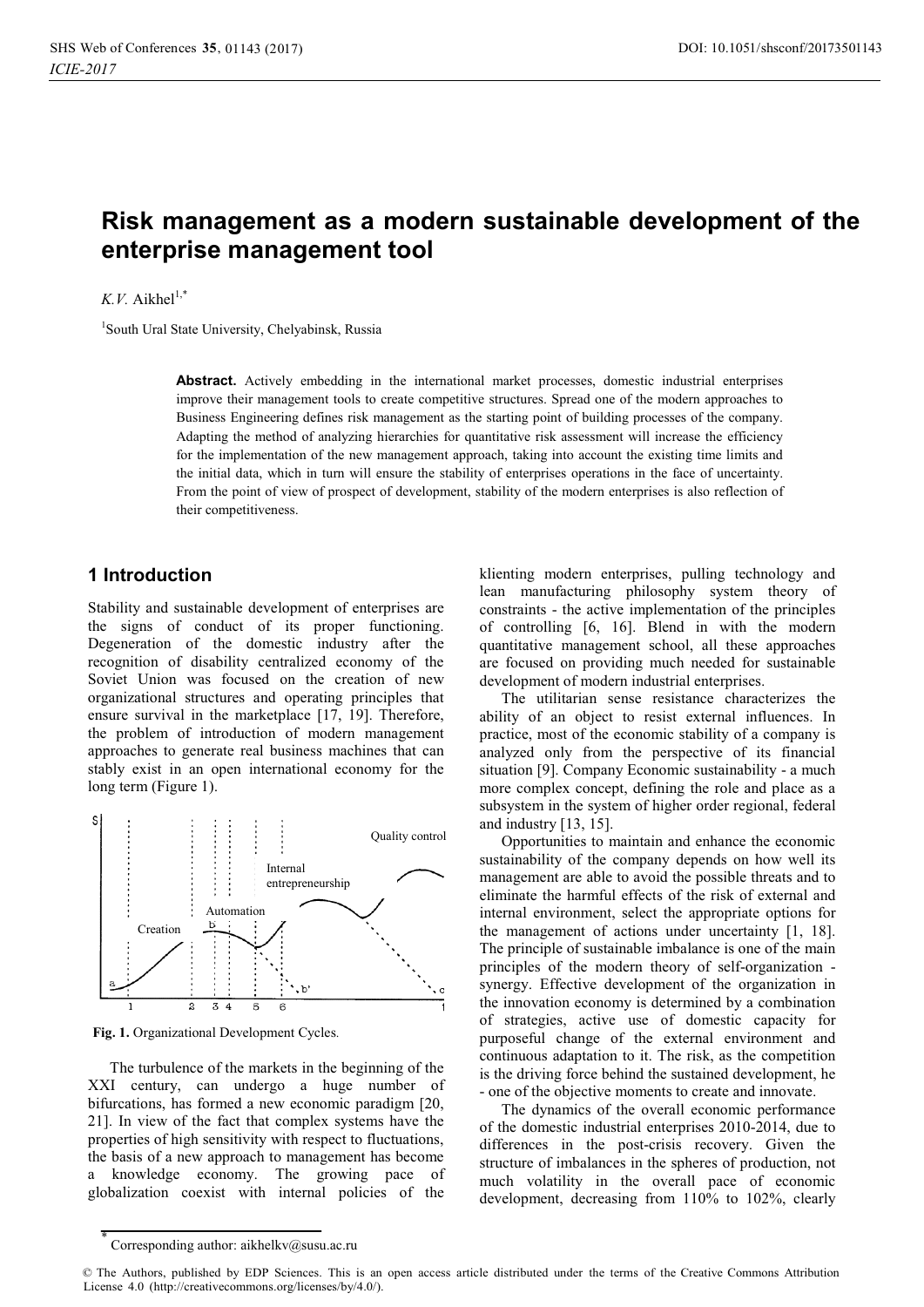reflects the situation of recession [2]. Weak innovation activity, imbalance in the technical and technological characteristics, inertial development - digitized visual evidence of low competitiveness and unpreparedness of Russian companies to work in a crisis.

According to official statistics, in 2013 the financial sustainability of the country's industrial enterprises is low:

slightly less than 5000 of unprofitable enterprises in the sector of manufacturing industries (about 30% of the total);

• the total debt of operating companies of manufacturing sector at 18 billion rubles;

 $\cdot$  reduction of the current liquidity ratio from 146.1% to 131.2%;

 a significant increase in negative ratio of its own working capital from 8.2% to -35.1% [10, 12].

A survey of three hundred Russian companies showed that only 29% of companies participating in the study have a functioning corporate risk management system. At the same time 90% of the companies of the real sector of the Russian economy do not have a system of financial motivation of managers to better risk management, and, in spite of the awareness of the need to introduce a risk-based approach, 80% of companies do not conduct regular training of personnel in the area of risk management [5].

Recovery of the domestic industry performance by means of the introduction of new management approaches is of particular relevance in a given time period. Adaptation and detail complex available tools of modern business engineering, despite the duration and intensity of fundamental organizational changes will be in the nature of health measures for a number of Russian enterprises.

# **2 Theoretical framework and literature review**

Research problems of economic risk is actively implemented in many countries with developed market economies. In the 1960s, scientists in the United States, among which includes T. Mos, R. Mer B. Hedzhers, developed a comprehensive theory of the risk of a commercial organization. A significant contribution to this subject made by such well-known western writers like William Ting, W. Anderson, G. Magnusson, W. Arsur, C. Stone and OE in the Russian Federation in the sphere of problems of risk management began to be updated relatively recently, probably in the last 20-25 years. Russian researchers have turned their attention to the study of the problem in the post-transition period market economy. Among them, AP Algin, IT Balabanov, PG Hornbeam, JJ Kinev, GB Kleiner, L. Skamay, VD Shapiro et al. Summarizing and supplementing studies, practical implementation issues were actively engaged in the duma N., N. Kondratyev, A. Korezin, Yuri Kuznetsov, A. Petrov, A. Yudanov.

A series of existing standards for risk management of different levels of influence, such as FERMA: 2002, the COSO: 2004, ISO 31000: 2009 AS / NZS 4360: 2004,

are quite similar algorithms for its implementation [4]. Based on the development of a common policy, taking into account the individual characteristics and goals of the enterprise, through the stages of identification and risk assessment, passing to make informed management decisions. A significant role for risk monitoring, analysis and optimization of management costs, providing cyclical and continuous monitoring.

Compliance with the development of the organization's management system on the basis of risk management to the mainstream internal openness and accessibility, is the need to create certain conditions and the possibility of involvement of employees in organization management. To ensure that all its employees are motivated for the development of new analytical and management tools and is actively involved in identifying risk factors for the development of his company's business. [11, 22]

Current in the real sector of the economy the concept of Business Intelligence (the BI), implies the existence of a clear pattern, clear enterprise team and allows you to connect the input of business resources to its final result for the interest period (Figure 2).



**Fig. 2.** The concept of Business Intelligence [8].

Popularized the practice of visualization purposes and the formation of a system of key performance indicators - Key Performance Indicator (KPI) - will be of the greatest value in the context of the application of risk-based approach, based on data from well-organized management accounting. In this case reached full integration of business processes, their continuity, preventive, efficiency, simplicity and accessibility, with a reference to the long-term dynamic growth, which in turn would lead to significant sustainability indicators of the national economy as a whole.

# **3 Materials and methods**

A key technical challenge of implementation of risk management in practice, is the choice of tools to assess the significance of risk events on the possible consequences of their occurrence. The presence of highquality methods of assessment (risk rose, events, trees, method of analogies, expert characteristics) should be combined with appropriate quantitative. The use of the latter is accompanied by a number of difficulties associated with limited access to the original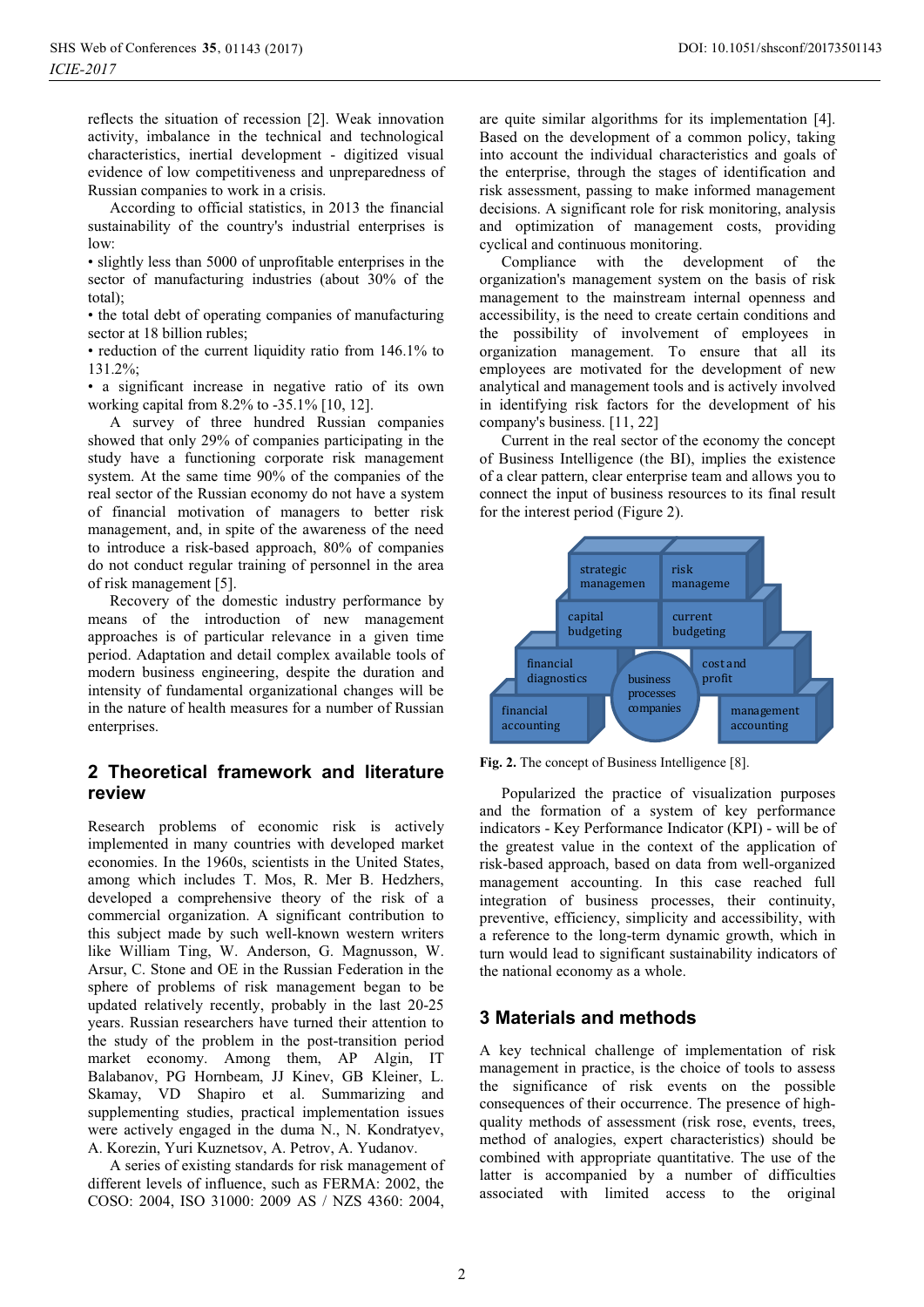information. Due to poorly organized fixation and low reliability of statistical information, both internal and external to the domestic industrial enterprises, mathematical valuation methods (such as the backanalysis, extrapolation, probability theory tools) is not always possible to obtain reliable results. Accordingly, the importance of acquiring expert assessments and predictive models. If possible, use the most correct scripts let you receive the simulation model, game theory, stress-testing methodology. In the absence of sufficient quantity or diversity of the initial information the general trends of the risks can be estimated using expert opinions.

#### *A. Description of the methodology.*

One of affordable, relatively easy to implement and provide the opportunity for structuring of management, is the analytic hierarchy process - methodological basis for solving problems of selection of alternatives through their multi-criteria for rating. hierarchy analysis method created by T. Saaty American scientists at the end of the XX century and has grown now into a vast multidisciplinary branch of science that has rigorous mathematical and psychological studies and numerous applications.

The essence of the method is to decompose the problem into simpler component parts and further processing sequence face judgment, decision-making, for paired comparisons. The problem is structured and presented in a tree or hierarchical structure of the network, as a result of the relative degree of interaction of the elements in the hierarchy can be expressed. Computational aspects of the MAI associated with operations over back-symmetric matrices of paired comparisons (expert judgment). As a result of mathematical operations on each of the matrices can be calculated judgments priorities compared elements objects on the levels of the hierarchy and the degree of consistency of judgment.

In the hierarchy of elements are allocated in two types: elements- "parents" and elements- "descendants". The matrices of paired comparisons are being built for the elements-all "descendants," referring to the corresponding elements - "parent." Each cell of the matrix of pairwise comparisons really does not contain a single number (the result of a direct comparison) and a vector (including all indirect comparisons through comparison with other factors). Accounting for these additional comparisons can significantly improve the reliability of the results.

#### *B. Economic-mathematical model*

After placement scores within a matrix of pairwise comparisons, direct processing of data hierarchy implies a valuation of the estimates (Formula 1) and the calculation of the priorities of the vector (Formula 2):

$$
n_{ij} = \frac{a_{ij}}{\sum a_{ij}} \tag{1}
$$

where  $n_{ij}$  - rationing scoring in each matrix of pairwise comparisons of the cell;  $a_{ij}$  - Scoping pairwise comparison of elements of a certain level in the hierarchy;  $\sum a_{ij}$  - aggregated numerical score within each column of the matrix.

$$
w = \frac{\sum n_{ij}}{k} \tag{2}
$$

where  $w$  - the vector of priorities defined for each element of a certain level of the hierarchy;  $\sum n_{ij}$  - the aggregate value of the normalized scores within each row of the matrix; *k* - the number of elements of the hierarchy level, compared within this matrix [7].

As a result of the direct hierarchy data, obtained totals for each level of each element. Processing data hierarchy in reverse order starting from the 2nd level of the hierarchy and implies taking into account the priorities of the vectors obtained at the higher levels. Calculations carried out by multiplying the corresponding vectors and matrices.

Hierarchy analysis method also involves checking the consistency of the resulting matrix. From linear algebra we know that positive definite back-symmetric matrix having a rank equal to 1, the maximum eigenvalue equal to the dimension of the matrix, that is, n. When compared to the actual situation the calculated maximum eigenvalue  $\lambda$ max will differ from the corresponding own number for the ideal matrix. This difference characterizes the so-called mismatch real matrix. And, accordingly, characterizes the level of confidence in the results. The higher the contrast, the less confidence.

An important element of the settlement of the MAI is to define the so-called coherence index (SI):

$$
AI = (\lambda max - n)/(n - 1)
$$
 (3)

He is the one who gives information about the degree of violation of the numerical (dramatically) and transitive (ordinal) consistency.

There is a need to pay a special attention to the iterative process of using AHP. If found to be insignificant experts any hierarchy of elements or, on the contrary, the need to include additional elements cognitive model, the adjustment can be performed with or models except the respective blocks.

### **4 Conclusions**

Adaptation of Analytic Hierarchy Process in Risk Assessment, ultimately, allows to generate the rating, which determines the priorities of future management decisions. If necessary, the assessment can be carried out in two stages: the relative probability of occurrence of risk events and the possible amount of damage. The data obtained in this case can be constructed matrix of integrated assessment, including the permissible area of critical and catastrophic situations. Convenience method as is t)he availability of a quick update of the results of calculations, when the state of the individual factors of the external and internal environment.